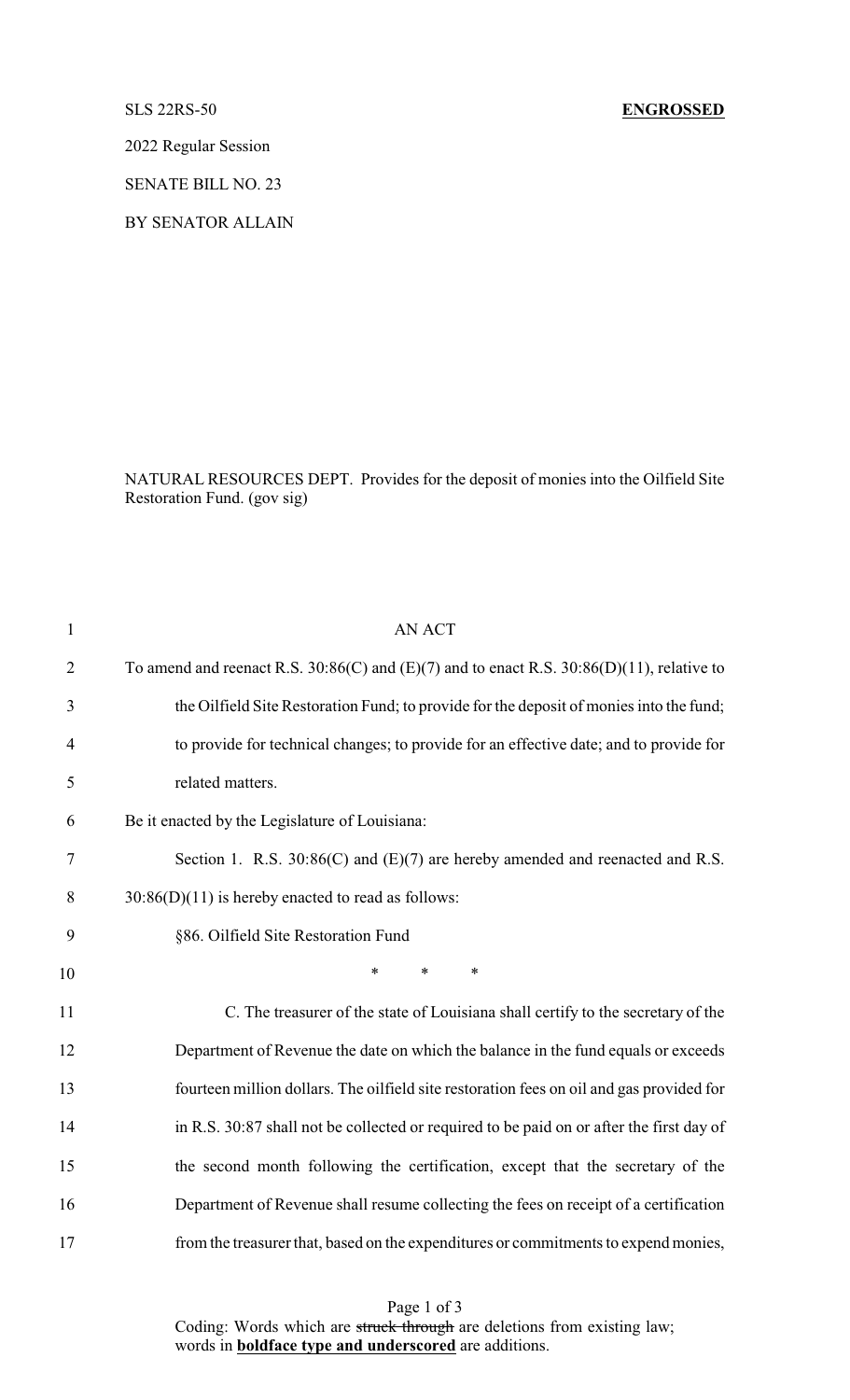| $\mathbf{1}$   | the fund has fallen below ten million dollars. The secretary of the Department of         |
|----------------|-------------------------------------------------------------------------------------------|
| $\overline{2}$ | Revenue shall continue collecting the fees until collections are again suspended in       |
| 3              | the manner provided by this Section. The <b>following</b> sums in the site-specific shall |
| 4              | not be counted to determine the balance of the fund for the purposes of this              |
| 5              | <b>Subsection:</b>                                                                        |
| 6              | (1) Site-specific trust accounts within the fund <del>, the sums collected from</del>     |
| 7              | financial.                                                                                |
| 8              | (2) Financial security instruments required by rules and regulations adopted              |
| 9              | by the assistant secretary pursuant to R.S. $30:4(R)$ and 4.3, sums deposited.            |
| 10             | (3) Deposits pursuant to Paragraph Paragraphs $(D)(9)$ , $(10)$ , or $(11)$ of this       |
| 11             | Section <del>, any sums deposited from federal appropriations, or any federal grant</del> |
| 12             | program established by the United States Congress for the purpose of restoring            |
| 13             | orphan oilfield sites, and sums.                                                          |
| 14             | (4) Monies generated from the issuance of bonds pursuant to R.S. 30:83.1                  |
| 15             | shall not be counted to determine the balance of the fund for the purposes of this        |
| 16             | Subsection.                                                                               |
| 17             | D. The following monies shall be placed into the Oilfield Site Restoration                |
| 18             | Fund:                                                                                     |
| 19             | $*$<br>$*$ and $*$<br>$\ast$                                                              |
| 20             | (11) Any other source of funding for which restoring orphan oilfield sites                |
| 21             | is an allowable use, as determined by the Joint Legislative Committee on the              |
| 22             | Budget.                                                                                   |
| 23             | E. Except as otherwise provided in this Section, the monies in the fund may               |
| 24             | be disbursed and expended pursuant to the authority and direction of the secretary        |
| 25             | or assistant secretary for the following purposes and uses:                               |
| 26             | $\ast$<br>$\ast$<br>∗                                                                     |
| 27             | (7) Except for the costs of administration of this Part by the Department of              |
| 28             | Natural Resources not exceeding five percent of the federal funds appropriated or         |
| 29             | granted, the monies deposited into the fund pursuant to Paragraph Paragraphs              |
|                |                                                                                           |

Page 2 of 3 Coding: Words which are struck through are deletions from existing law; words in **boldface type and underscored** are additions.